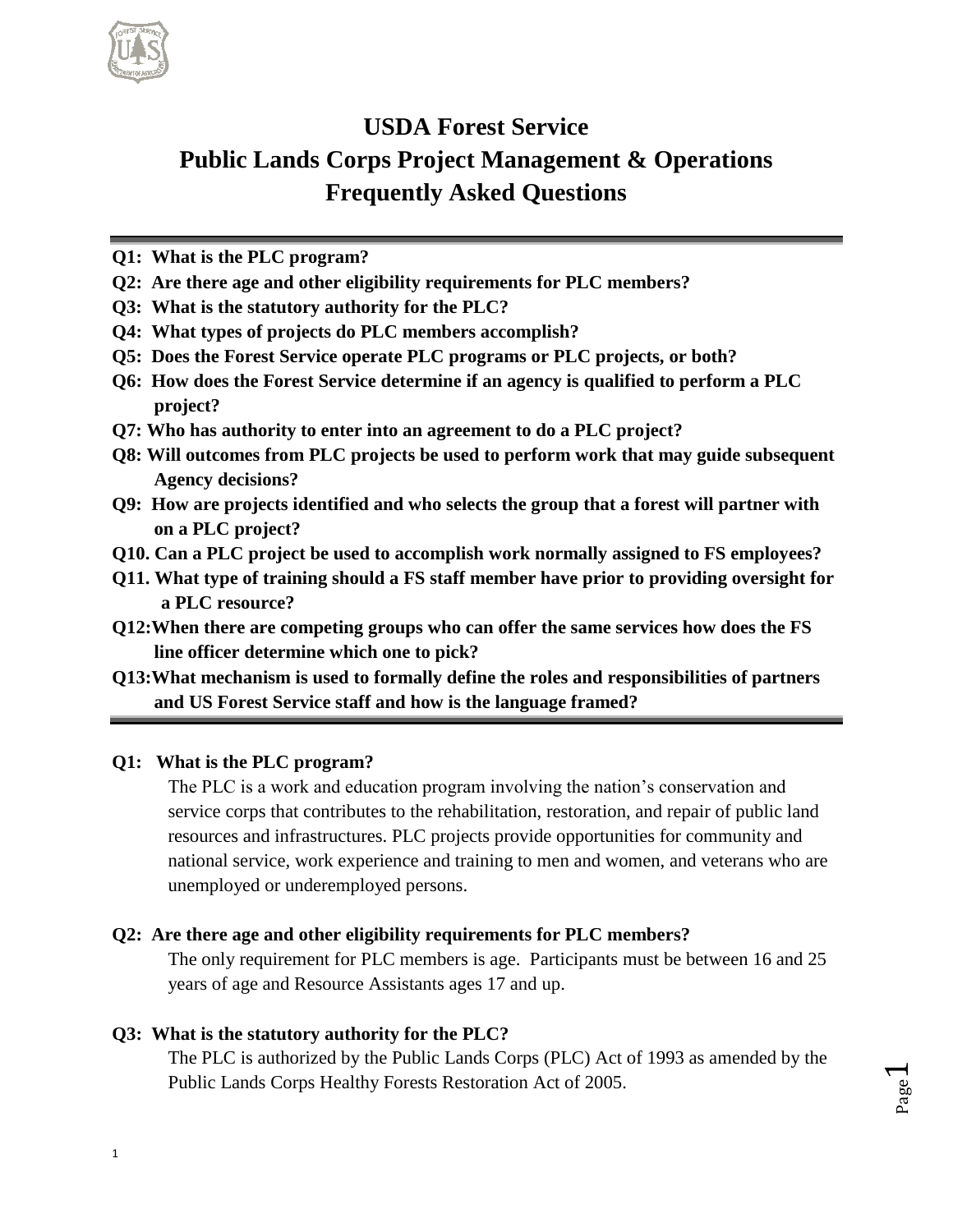

#### **Q4: What types of projects do PLC members accomplish?**

PLC members may perform appropriate conservation projects which is any project that furthers the conservation, restoration, construction or rehabilitation of natural, cultural, historic, archaeological, recreational, or scenic resources. PLC members perform a wide range of services ranging from maintaining and restoring the many thousands of miles of trails to coordinating volunteers and special events on National Forests and Grasslands. Members create healthy and safe environments for recreation and exercise, support visitor experiences, and preserve historic structures. They assist with prescribed burns, may be red-carded firefighters, serve in leadership roles as team or crew leaders, conduct research and needs assessments, and support hydrology programs. Projects may not violate non-duplication or non-displacement standards as defined in 42 USC § 12637.

#### **Q5: Does the Forest Service operate PLC programs or PLC projects, or both?**

Although the statute gives the Secretary of Agriculture authority to directly operate PLC programs or enroll PLC members, the Forest Service has opted not to exercise this authority at this time but instead to work through partner organizations to conduct PLC projects.

# **Q6: How does the Forest Service determine if an organization is qualified to perform a PLC project?**

Forest Service personnel must verify that PLC program partners established by a Federal, State or local government, by the governing body of an Indian tribe or a non-profit organization, or operated by the Forest Service meet the following criteria:

- A. Offer meaningful, full-time, productive work or service experiences for individuals between the ages of 16 and 25, inclusive, in a natural or cultural resource setting; and/or resource assistants ages 17 and up.
- B. Provide participants with a combination of work experiences, basic and life skills, education, training, and support services; and
- C. Provide participants with the opportunity to develop citizenship values and skills through service to their community and the United States.

#### **Q7: Who has authority to enter into an agreement to do a PLC project?**

Regional Foresters, Station Directors, the Area Director, Job Corps National Office Director, and Forest Supervisors have delegated authority to identify a project under the Public Lands Corps program and enter into agreements (challenge cost share or participating) with a partner to perform a PLC project or activity.

#### **Q8: Will outcomes from PLC projects be used to perform work that may guide subsequent Agency decisions?**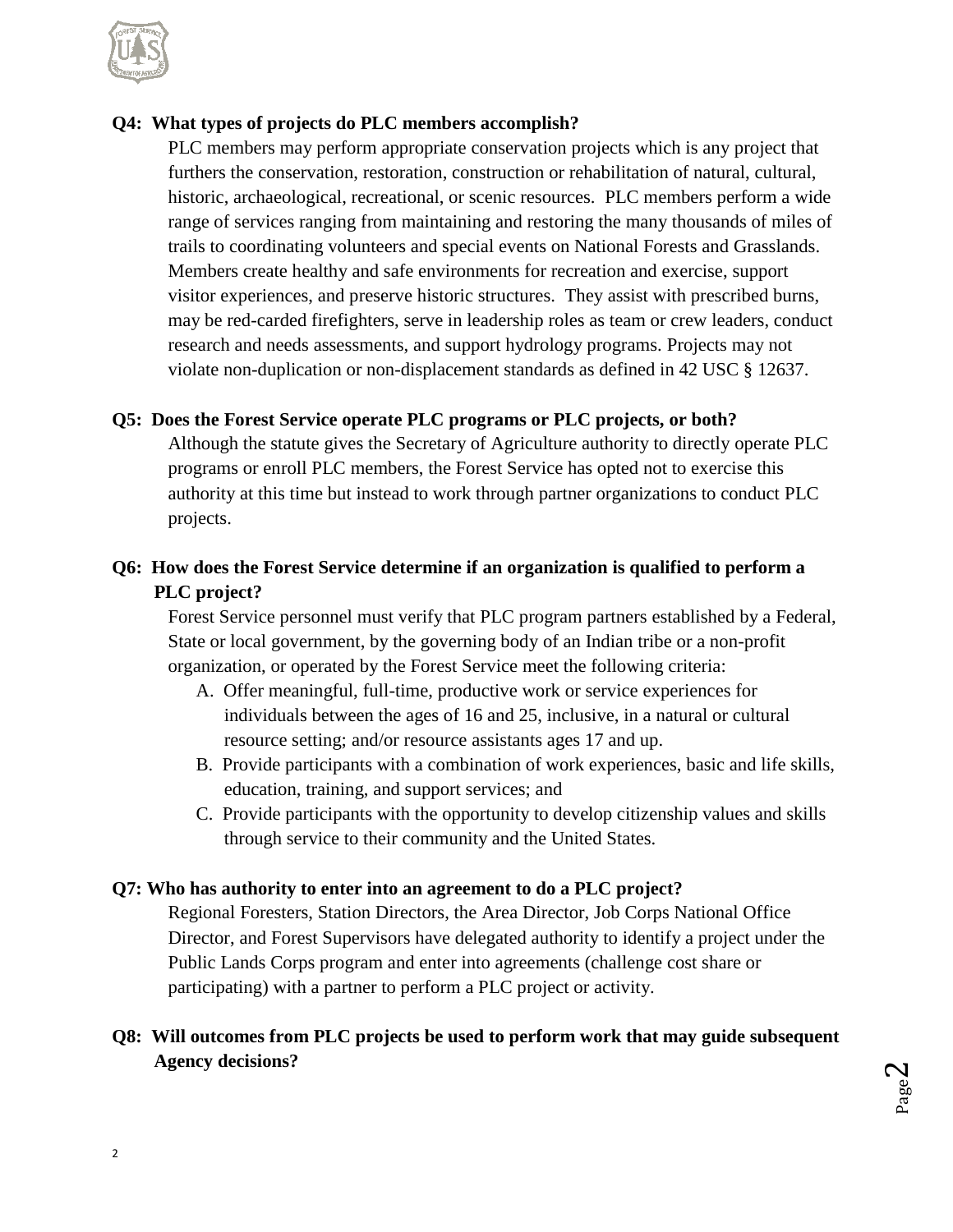

Most PLC projects are physical labor projects that are performed by a crew supervised by a leader affiliated with the partner organization. The project consists of clearly defined tasks identified and monitored by a FS staff and documented in the agreement. PLC projects performed by crews are generally not activities that guide subsequent Agency decisions. However, resource assistants (RA) or interns with specific educational backgrounds assigned to units to work on various projects may collect data or perform other tasks that could influence subsequent Agency decisions. Although RA/Interns are engaged through a partner organization that provide the stipend or living allowance to the RA/Intern, the RA is generally directly supervised by a FS staff who defines the tasks, monitors the work, provides feedback, mentoring and overall coordination of the RA/intern's work.

### **Q9: How are projects identified and who selects the group that a forest will partner with on a PLC project?**

Projects are identified by the Forest Service based on their annual work plans and agency and unit priorities. Once a unit has determined project needs they will either look to available in-house resources or seek partnership support to accomplish the project. If a local unit determines that a project should be completed by a partnership organization, they will initiate a process to engage with an organization. Many of these organizations already have agreements in place.

Given the decentralized structure of the Forest Service, each unit has maximum flexibility to determine which partner organizations they will work with. However, partnerships are oftentimes initiated with organizations that work in and around the FS unit and have worked with the FS or another land management agency previously or through a special initiative.

For instance, in an effort to expand the network of partner organizations the FS and other land management agencies under the auspices of the AGO initiative, the  $21<sup>st</sup>$  Century Conservation Service Corps (21CSC), are developing a list of member organizations that meet minimum 21CSC standards. Organizations that offered conservation service programs for youth and/or veterans were invited to respond to a Federal Register Notice (FRN) by submitting a letter of interest that outlined the organization's alignment with the 21CSC eight principles of high quality programs. This was conducted under the auspices of the 21<sup>st</sup> Century Conservation Service Corps (21CSC) National Council, an AGO initiative focused on working through partnerships to expand service, work and learning opportunities for youth and veterans on public lands. The current list of organizations who applied and are eligible as well as the FRN are available on the Forest Service Youth and Veterans Employment website at this link. <http://www.fs.fed.us/recreation/programs/youth-veterans-service/index.shtml>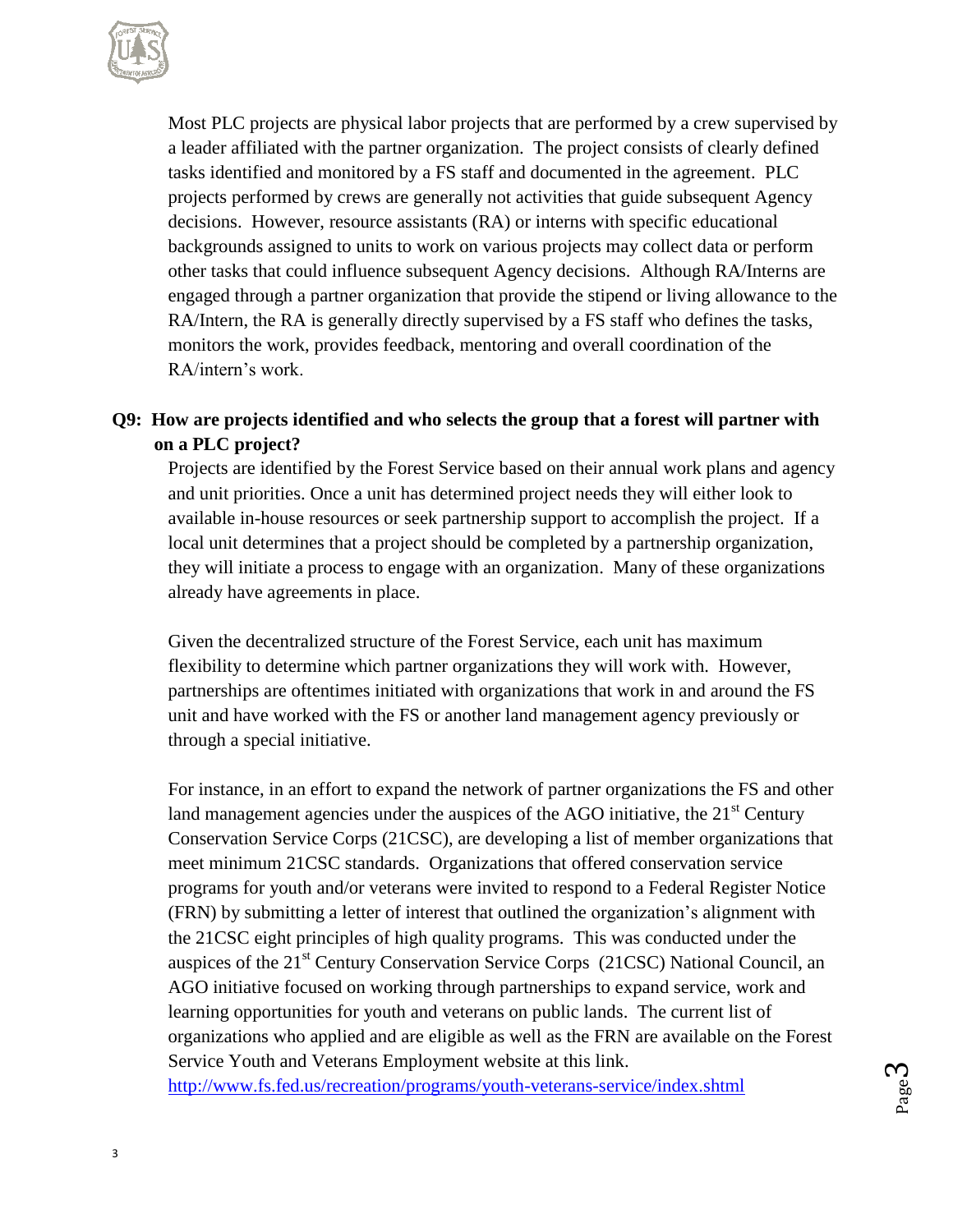

# **Q10. Can a PLC project be used to accomplish work normally assigned to FS employees?** No. The Fair Labor Standards Act as well as 42 USC § 12637 stipulates that volunteers may not be used to replace or displace federal employees or be used to perform any work that is inherently a government function as defined by OMB Circular A-76. The determination of when to use a variety of volunteer organizations, partnerships, etc. is based on the Forest Service units' annual work plans. If the FS Unit leadership initiates a process to engage a partner to perform a PLC project, Grants & Agreements officers will provide the check and balance to ensure that the applicable laws are followed prior to finalizing an agreement for the FS unit and partner organization. Generally the work performed by a PLC member is outlined in the agreement and identifies specific tasks that are to be completed by the PLC members during the life of the agreement.

# **Q11. What type of training should a FS staff member have prior to providing oversight for a PLC resource?**

The FS has elected to not directly operate a PLC program at this time. PLC projects will be performed through partnerships with eligible organizations PLC organizations are required to track PLC Participant and Resource Assistant work hours which must be certified by a federal employee with supervisory oversight of the project. When a project agreement is completed an orientation to the project is hosted and the FS staff assigned to monitor the tasks in the agreement is expected to attend and is often actively engaged in the orientation as a presenter. Additionally, the Coordinator's guide for Volunteer Services, the Orientation booklet and the Orientation Desk Guide as well as quarterly webinars that address relevant Volunteers & Service topics are available to any interested FS staff member. A session on how to utilize the PLC database established to track and verify PLC member hours will be included in the PLC project orientation session. Links to these websites and resources will also be included on the PLC website.

# **Q12: When there are competing groups who can offer the same services how does the FS line officer determine which one to pick?**

The FS representative may establish an agreement with any organization that they have determined can perform the project. How a local line officer determines which organization to work with could be influenced by prior performance, availability of the partner organization to perform the work at the time needed, whether there is a master participating or challenge cost share agreement already in place, and proximity of the partner organization to the PLC project, among other things. In the past there has not generally been competition for these types of partnerships so it is highly probably that local FS officials have not been inundated with requests and therefore not in a position to pick and choose.

#### **Q13: What mechanism is used to formally define the roles and responsibilities of partners and US Forest Service staff and how is the language framed?**